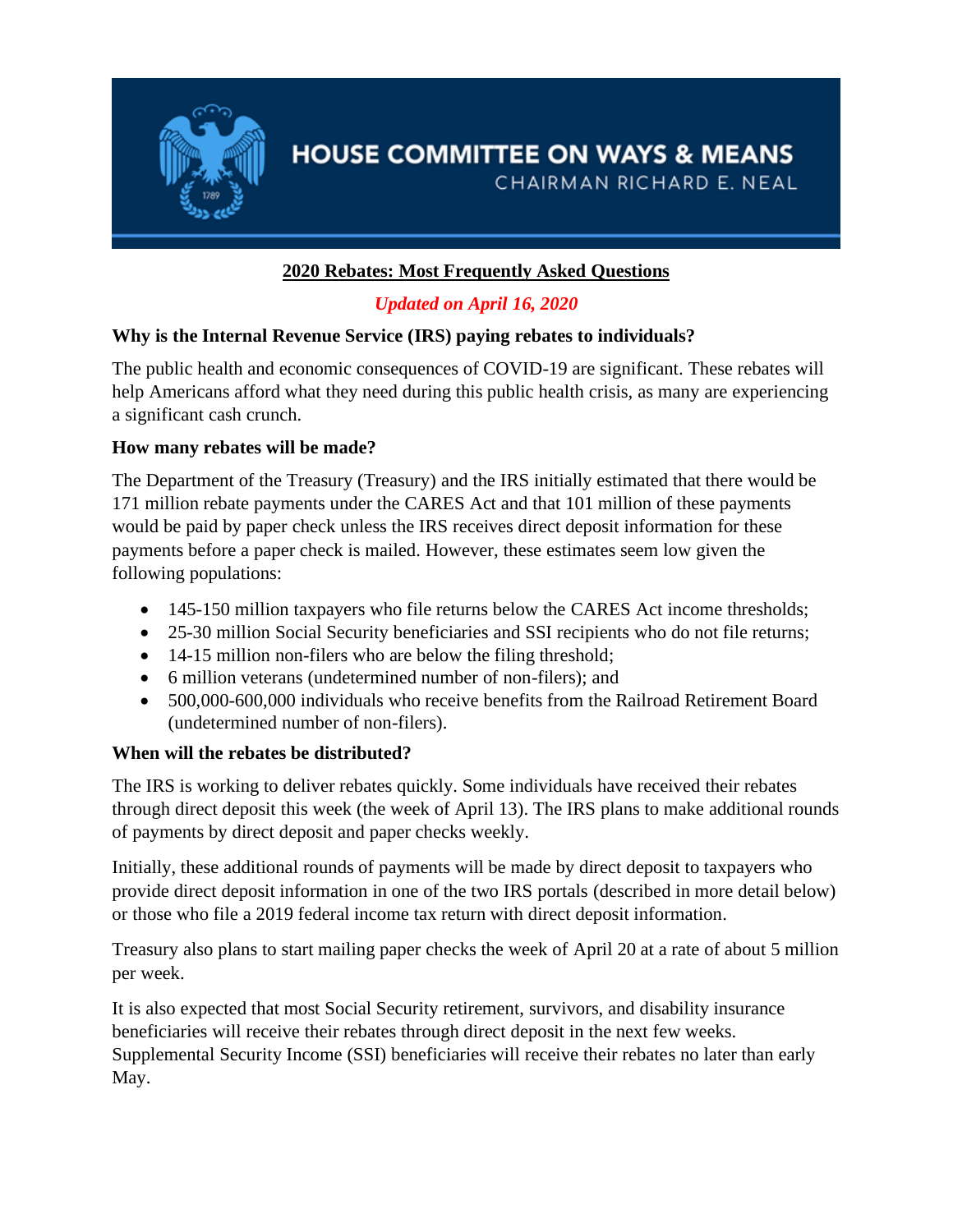The IRS will notify an individual by mail after the payment has been made to them.

#### **How many rebates were made by direct deposit to date in the first round of payments?**

Treasury has reported that "over 80 million Americans" will have rebates deposited into their bank accounts the week of April 13.

#### **How will rebates be delivered?**

It depends. Rebates will be delivered automatically—by the IRS—to most Americans. When available, electronic direct deposit will be used in place of mailing a physical check. As discussed in more detail below, the IRS has two online portals for individuals who have not already provided direct deposit information to the IRS to do so. For people who (1) filed a federal income tax return in 2018 or 2019 or (2) receive benefits from the Social Security Administration or Railroad Retirement Board, rebate processing will be based on payment or address information already on file with the IRS, Social Security Administration, or Railroad Retirement Board. Electronic distributions will be automatic to an account the payee authorized on or after January 1, 2018.

#### **How can I provide the IRS my direct deposit information?**

The IRS has two online portals that will allow individuals to provide their direct deposit information to the IRS: (1) *Get My Payment* (for tax filers who did not provide direct deposit information on their 2018 or 2019 return) and (2) *Non-Filers: Enter Payment Info* (for individuals who are not required to file tax returns). Also, taxpayers expecting a tax refund for 2019 can provide their direct deposit information to the IRS by filing a 2019 federal income tax return if they have not already done so in lieu of using the *Get My Payment* portal.

#### **What is the difference between the two new IRS portals?**

On April 10, the IRS launched *Non-Filers: Enter Payment Info* for individuals who are not required to file tax returns. This portal will allow non-filers to register for their rebate payments and provide the IRS their name, address, Social Security Number, adjusted gross income, information about dependents, marital status, and direct deposit information. On April 15, the IRS launched—*Get My Payment*—for individuals who filed tax returns in 2019 or 2018. This portal allows taxpayers to find out the status of their rebate. This portal also allows taxpayers to update their banking information if (1) no payment or check has been issued and (2) the IRS does not have any banking information on file for the taxpayer. Social Security and SSI beneficiaries will also be able to use this portal to learn about the status of their payment once processed.

#### **When can I expect to receive my rebate if I use one of the portals to provide my direct deposit information?**

The IRS told Committee staff that it processes new payment information every Thursday evening. If an individual updates his or her direct deposit information by Thursday of a week, such person should expect to receive his or her rebate sometime the following week.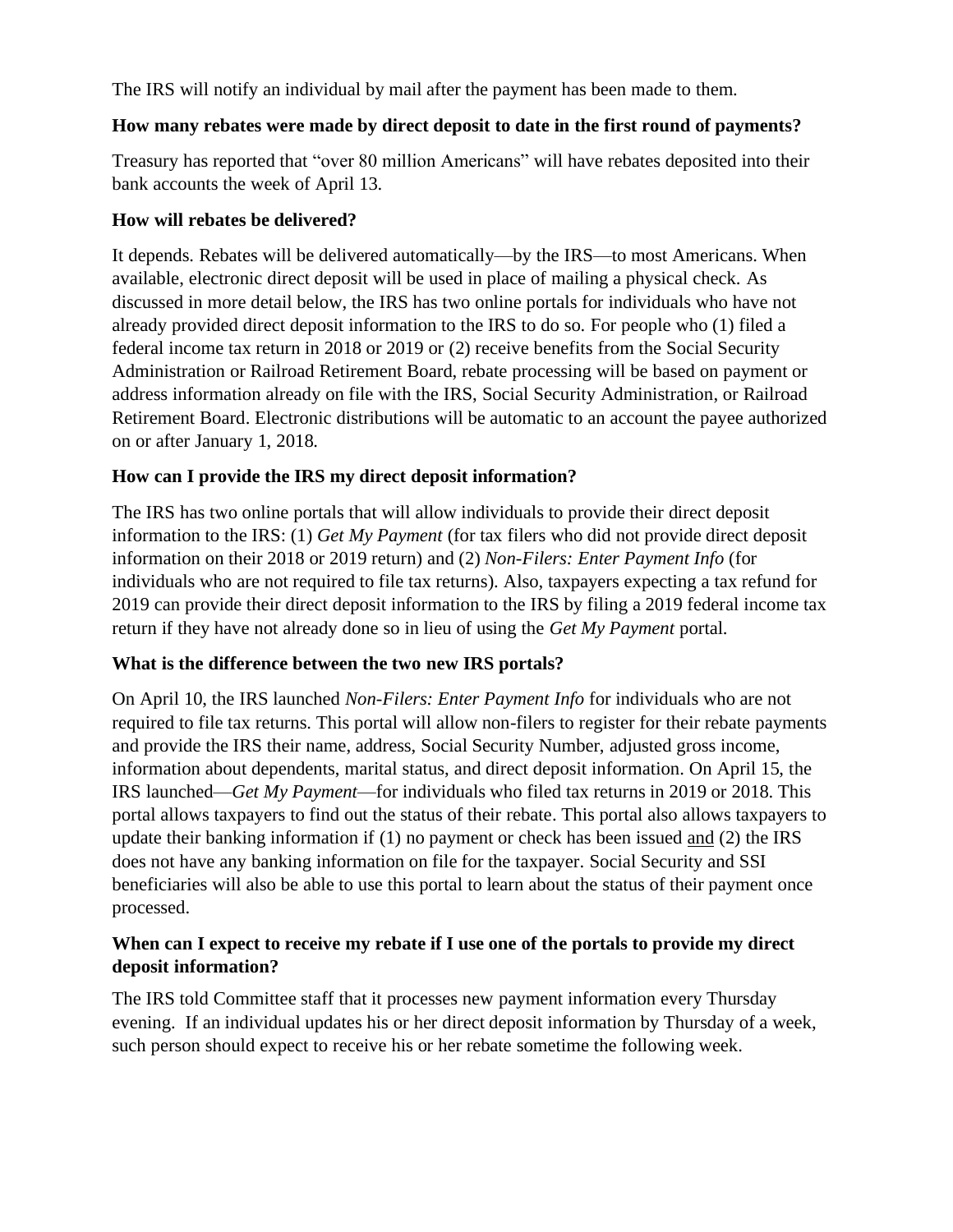#### **How large are the rebates?**

The amount of the rebate depends on adjusted gross income and family size. The payment is \$1,200 for each adult individual (\$2,400 for joint filers), and \$500 per qualifying child under age 17. (Rebates are not available with respect to dependents age 17 or older, including adult dependents.) The advance payment of rebates is reduced by \$5 for every \$100 of income to the extent a taxpayer's income exceeds \$150,000 for a joint filer, \$112,500 for a head of household filer, and \$75,000 for anyone else (including single filers).

# **Does the phaseout apply to rebate amounts related to qualifying children?**

The phaseout (\$5 for every \$100 of income in excess of the relevant threshold) applies to the entire rebate amount, which includes rebate amounts related to qualifying children.

#### **Is there a limit on the number of qualifying children taken into account?**

No. There is no statutory limit on the number of qualifying children taken into account for purposes of the rebates.

## **Do rebates need to be repaid?**

No, rebates do not need to be repaid. If an individual experienced an income gain in 2020 or if they have fewer dependents under 17, they will not need to repay any portion of the rebate that they received. If an individual experienced an income loss in 2020 or if they have an increase in family size, they may be able to claim an additional credit for the difference when the individual files their 2020 tax federal income tax return in 2021.

## **Are rebates subject to federal income tax?**

No. The rebates are federal income tax refunds and are not subject to federal income tax.

#### **Many individuals don't need to file a tax return. Are non-filers eligible for rebates?**

Yes. There is no earned income requirement to be eligible for a rebate. Non-filers who receive Social Security, Supplemental Security Income (SSI), or Railroad Retirement benefits will be paid automatically by the IRS. However, many other non-filers may need to take additional steps to receive their rebates. On April 10, the IRS launched an online portal called *Non-Filers: Enter Payment Info* for non-filers to register for their rebate. This portal can be found here: [https://www.irs.gov/coronavirus/non-filers-enter-payment-info-here.](https://www.irs.gov/coronavirus/non-filers-enter-payment-info-here) When non-filers have registered, the IRS will send the rebate to the direct deposit account provided or, if none, to the address provided. The IRS will conduct a public awareness campaign to reach non-filers and provide them with information on how they can access rebates. This process is still evolving, and the IRS is posting specific guidance at [https://www.irs.gov/coronavirus.](https://www.irs.gov/coronavirus)

#### **How will a person who recently has moved access rebates?**

The IRS is attempting to pay as many individuals as possible through direct deposit rather than by mailing paper checks. If the person provided direct deposit information on their 2019 or 2018 tax return, the IRS will use that information to make the payment rather than mailing a paper check. If the person did not provide direct deposit information on their 2019 or 2018 return but wishes to receive electronic payment, the IRS has launched a portal called *Get My Payment*  where they can provide their banking information. Taxpayers will not be able to update their